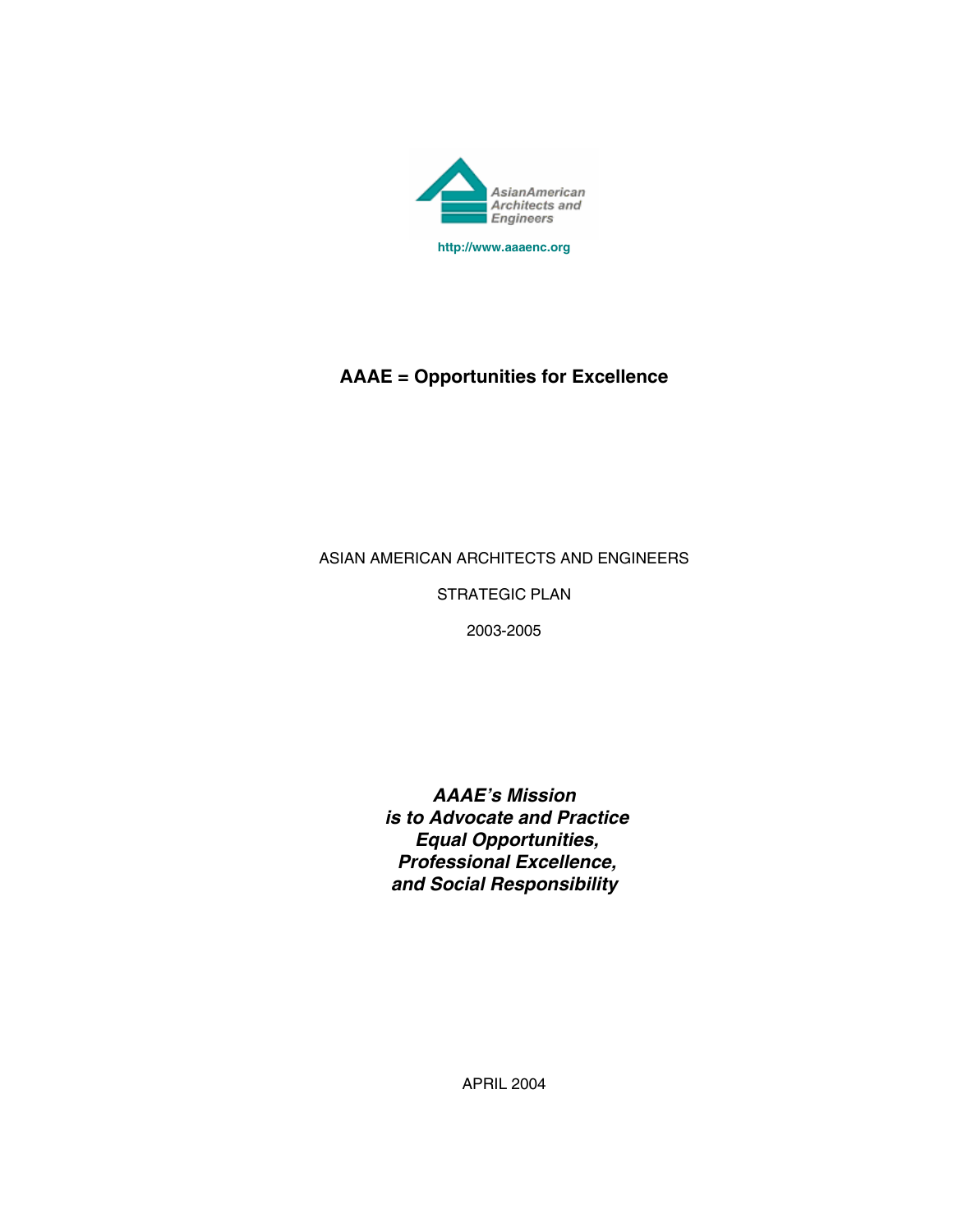| AAAE STRATEGIC PLAN                                                                                   | Page           |
|-------------------------------------------------------------------------------------------------------|----------------|
| <b>TABLE OF CONTENTS</b>                                                                              | $\overline{2}$ |
| <b>INTRODUCTION</b>                                                                                   | 3              |
| <b>CONTEXT</b>                                                                                        | 3              |
| <b>PURPOSE</b>                                                                                        | 3              |
| <b>MISSION</b>                                                                                        | 4              |
| <b>VISION</b>                                                                                         | 4              |
| <b>GOALS</b>                                                                                          | 5              |
| <b>IMPLEMENTATION</b>                                                                                 | $\overline{7}$ |
| <b>APPENDICES</b>                                                                                     |                |
| A. GOALS AND OBJECTIVES<br><b>B. PROPOSED MEMBERSHIP CATEGORIES</b><br>C. BOARD AND COMMITTEE MEMBERS | 8<br>12<br>13  |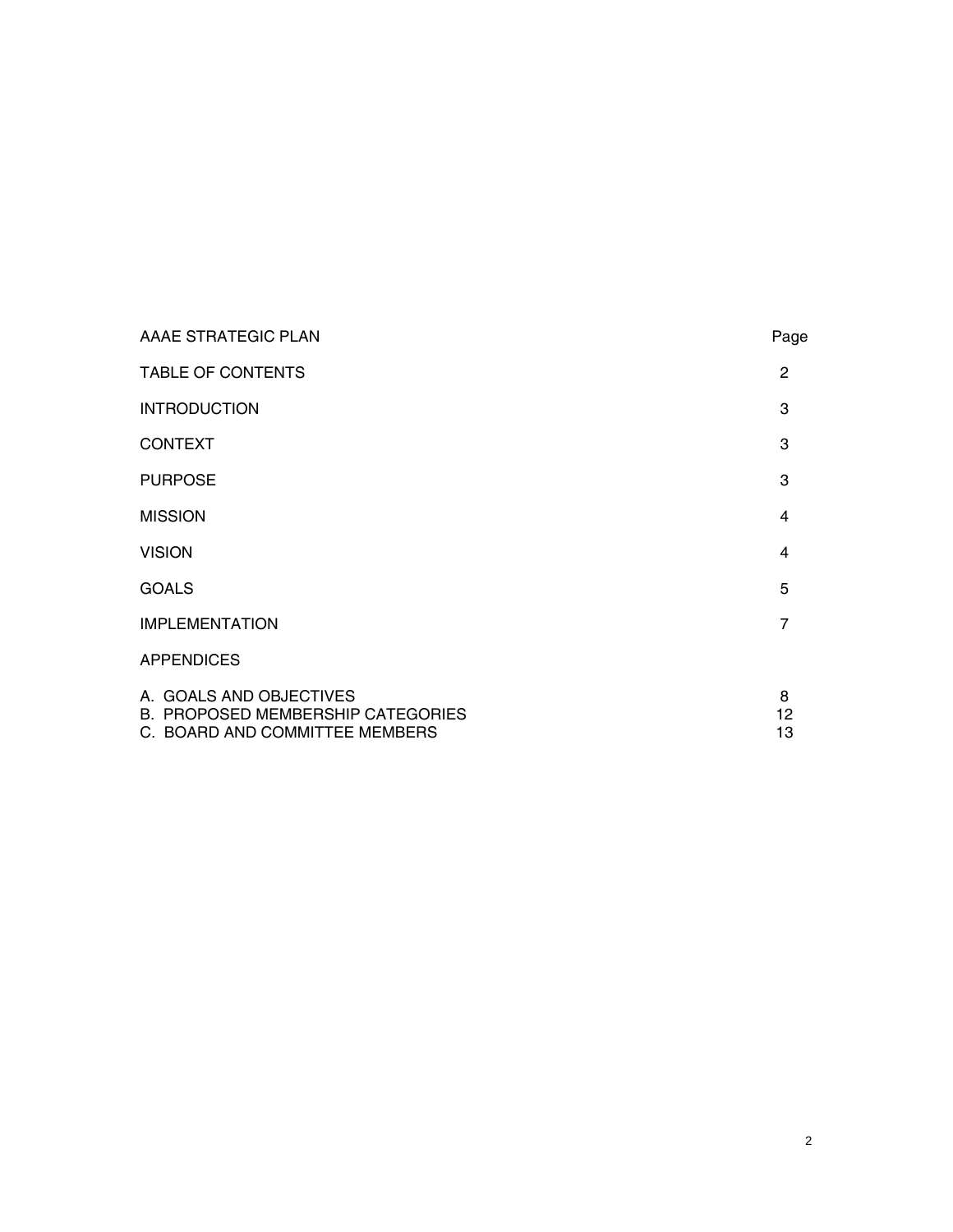## **INTRODUCTION**

In January 2003, a new AAAE Board of Directors for the term 2003-4 was installed at the annual retreat. As part of the agenda for the year, the board agreed to initiate a strategic planning process for the organization. Through six months of effort, the Board and the Strategic Planning Committee have engaged in developing, reviewing and establishing a set of goals and objectives for this organization. It has also reviewed and revised the mission and vision of AAAE. The Strategic Planning Committee developed the process and made recommendations to the Board. This document, endorsed by the Board, was presented in draft format for review and feedback by the membership.

## CONTEXT

There are compelling forces that have launched the need for a strategic plan for AAAE. With a major economic recession, the local Bay Area dot.com bust, and the events of 9/11 as a backdrop, few organizations have been free from these impacts. Coupled with the declining support from affirmative action legislation and the delicate state of local 12D support for minority firms, the organization must be able to respond to these economic and political changes. AAAE must look closely at the organization's purpose and how it can function more effectively as a volunteer organization.

The profile of our membership is shifting from principals of small firms to include greater participation among key professional representatives of large architectural and engineering firms and public agencies. AAAE's 25-year history has been based on small firm owners keen on pursuing public contracts. Large firm representatives are interested in seeking competitive and talented teams through its relationships with AAAE members. While both groups join AAAE to participate in advocacy and procurement efforts, there are challenges ahead in managing the needs of these two diverse groups. We need to identify and provide the opportunities for both groups to enhance and support each other in procuring work successfully.

The annual dinner is the most important event for the organization. In addition to providing firms the opportunity to invite their clients to an enjoyable evening together, it gives members an ideal opportunity to network with each other. Along with procurement events, AAAE sponsors other special events such as the annual golf tournament for its membership. These events demand considerable effort by volunteer members that stretch our resources. As an organization we need to work smarter and manage the valuable time devoted by members to these efforts better.

#### PURPOSE

The changing political and economic environment, membership profile, and limited resources are factors that motivate us to look internally at our organization. We also need to understand how we are regarded externally. Grasping the opportunity to study ourselves critically is a healthy process that will allow us to evolve and extend the longevity of the organization. We are analyzing our strengths and weaknesses and are assessing what we can do to become a more responsive organization. Through the strategic planning process, we are establishing our mission and vision for the organization—to make our purpose clear to those who participate in our programs, to those who benefit from the services we provide, and to ourselves.

We are creating a methodical plan to accomplish both short and long-term goals over the next three years. This document contains mission and vision statements, a basic set of goals, an implementation plan and means for measurement, and a detailed set of goals and objectives.

#### AAAE's MISSION

#### **AAAE's Mission is to Advocate and Practice Equal Opportunities, Professional Excellence, and Social Responsibility**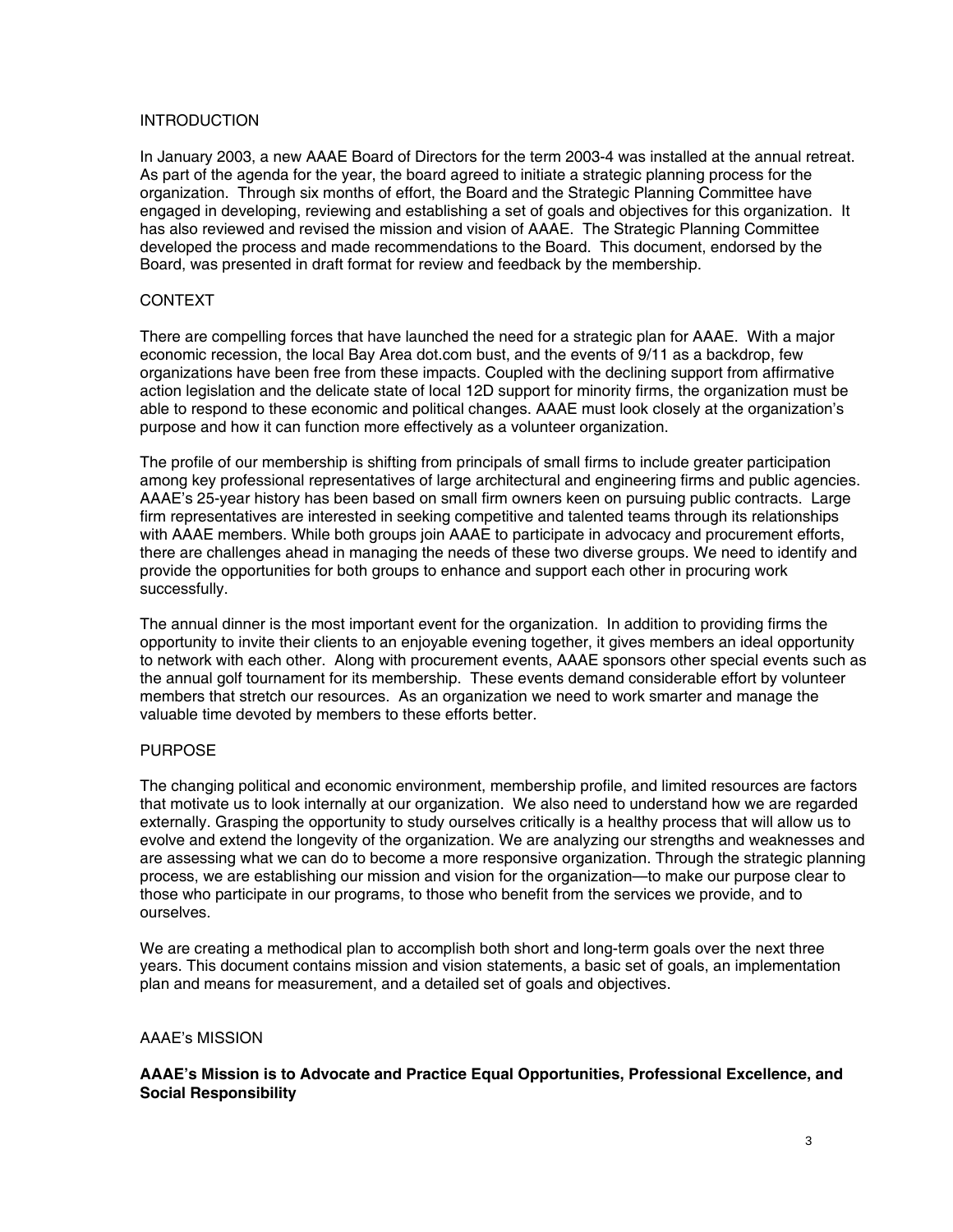The AAAE Mission Statement is based on 3 principles:

- A. Creating Equal Opportunities: Equal opportunity should be a right, but sometimes it is a right that must be encouraged.
	- 1. Advocate and help create Equal Opportunities in the Public and Private arenas.
	- 2. Practice Equal Opportunities within our offices.
- B. Practicing Professional Excellence: After obtaining opportunities, we must make the most of those opportunities by delivering the projects with excellent professional services and creating an excellent environment.
	- B. Deliver excellent professional services.
	- C. Present AAAE and ourselves in an excellent professional manner.
	- D. Prepare our Members and ourselves for a changing environment.
	- E. Advocate continuing education to improve professional skills and abilities.
- C. Practicing Social Responsibility: As leaders and stewards of equal opportunity and practitioners of professional excellence, we must be responsible citizens.
	- B. Within our professional environments
	- C. The office environment.
	- D. The design of our projects
	- E. Within our families
	- *F.* Within our communities

AAAE'S VISION

## **AAAE = Opportunities for Excellence**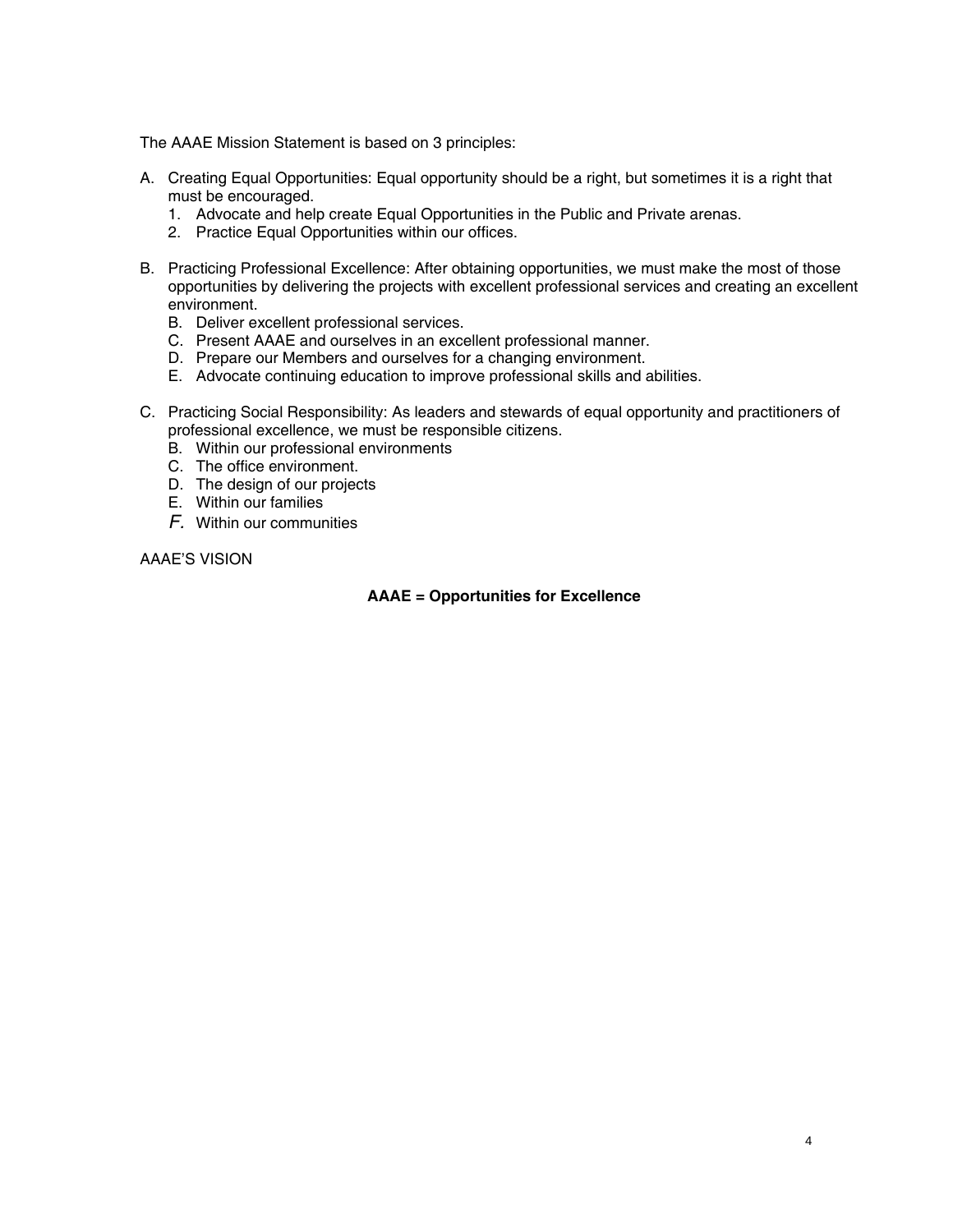## AAAE GOALS

The members, board of directors, and the organization are committed to accomplishing the goals stated in the following areas:

#### Procurement/Advocacy Goals

- A. Advocate and create programs that provide procurement opportunities for Membership
- B. Seek procurement opportunities for membership.
- C. Communicate opportunities to membership.

#### Professional Development Goals

- A. Developing and conducting professional development programs that are relevant to the Membership
- B. Inspire excellence in professional services within the AAAE membership.
- C. Create an excellent external image of members.

#### Membership Goals

- A. Provide excellent customer service to members.
- B. Increase Membership.
- C. Maintain current membership information.

#### Communications Goals

- A. Create effective forms of communication.
- B. Create efficient forms of communication.
- C. Promote the organization's Mission.

#### Annual Dinner Goals

- A. Provide a venue for Members and public contracting officials to network.
- B. Create a memorable and enjoyable event.
- C. Honor those, within or outside of the organization, who have greatly contributed to AAAE goals and success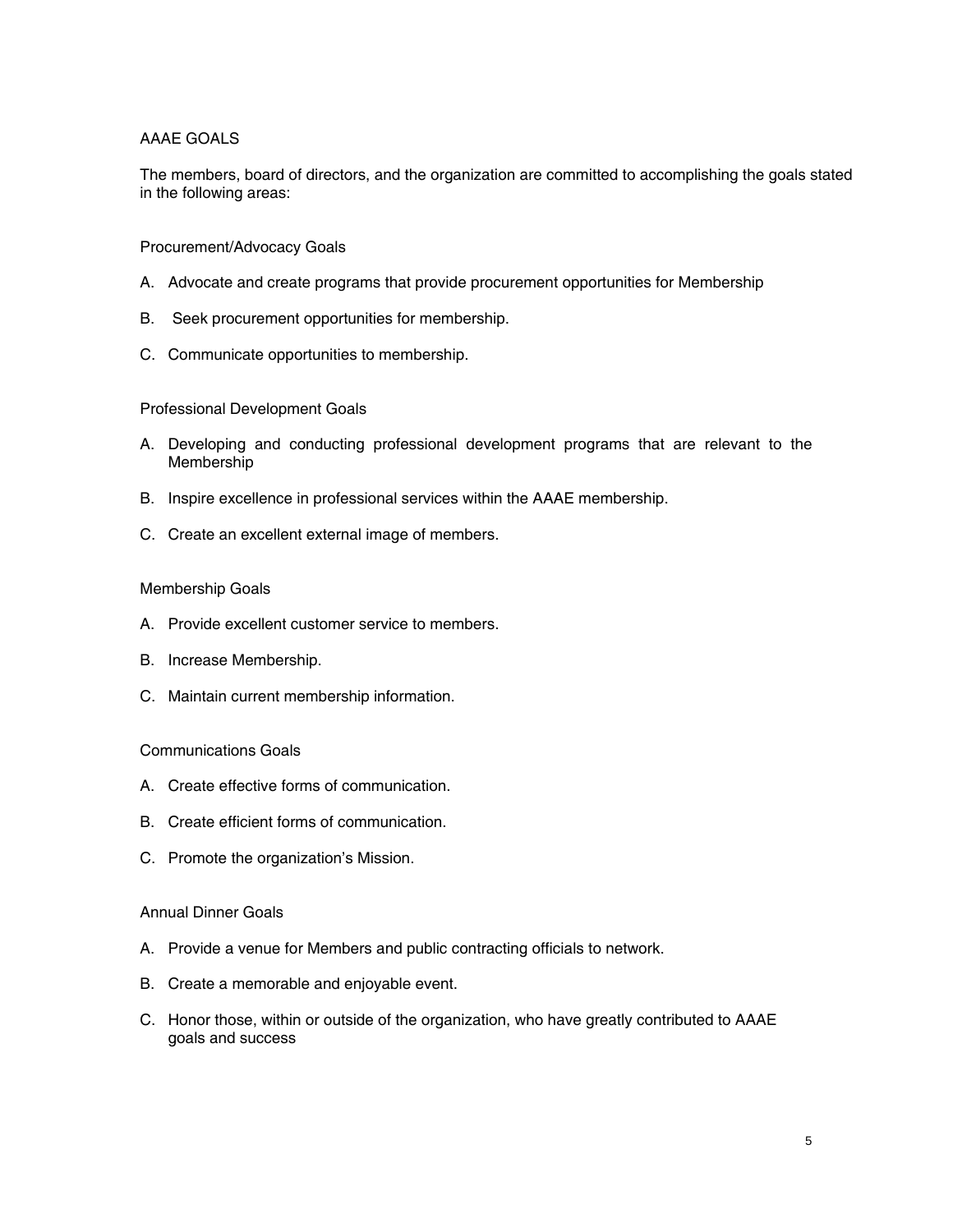#### Golf Tournament

- A. Build relationships among Members and their clients and guests.
- B. Provide an informal, enjoyable, and memorable event for members.

## Special Program Goals

- A. Provide valuable programs for members.
- B. Make special events attractive enough for new members to join.
- C. Assess organizational resources required for planning events.

## Scholarship Goals

- A. Identify full time students pursuing a career in the A/E field who may be AAAE leaders of the future.
- B. Encourage student participation in AAAE.
- C. Promote fellowship among the scholarship winners.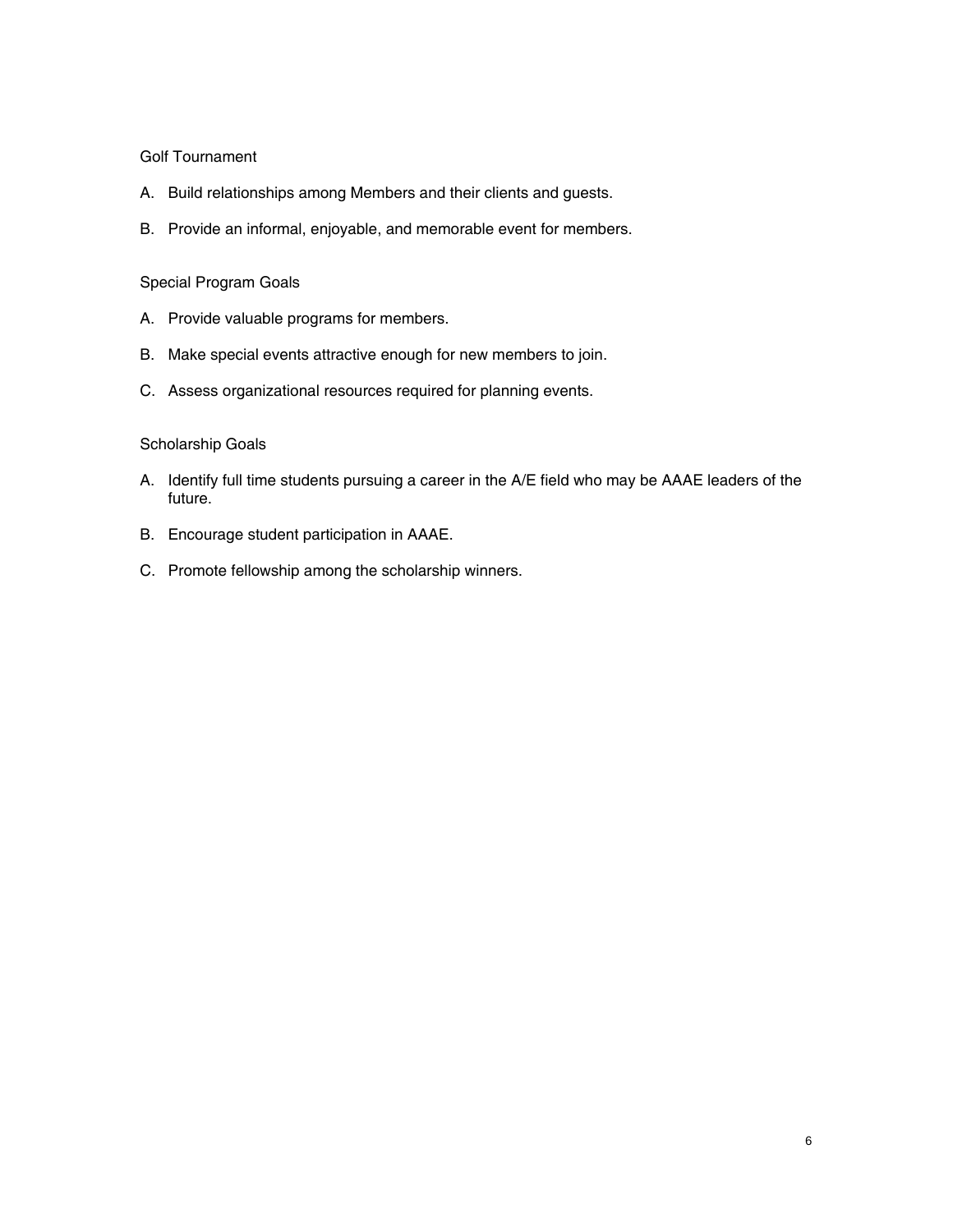## IMPLEMENTATION

The AAAE Board and the Committee Chairs will review the Strategic Plan at its Annual Retreat each year and report to the membership its assessment of work completed the previous year. The Board will evaluate the validity of the established goals and make changes as needed to reflect the current and projected needs for the organization. The membership will be asked to provide input to the Board for proposed changes. The Board will be responsible for updating the Strategic Plan reflecting both Board generated changes as well as comments from the membership.

The Board will continue to solicit valuable input and insight from its members in terms of its ability to serve members with appropriate and cost effective programs. Obtaining feedback will ensure that AAAE is attentive to providing excellent service. The Board and committee members are responsible for carrying out the goals and objectives set forth in the Strategic Plan.

In order to be successful in fulfilling the mission and vision of the organization, there must be ongoing assessment of the progress toward completion of the goals. In addition, there must be ways to evaluate and adjust goals accordingly. The membership survey will provide a tool for learning more about the profile and needs of the members, and to obtain feedback on the performance of the leadership. Through use of the newsletter and website, timely information can be disseminated and two-way communications can be established.

The Board will assess its own performance on an annual basis at the Annual Retreat held at the beginning of each year. It will set the agenda for the following year and report to the membership any planned initiatives or changes. The Board will continually evaluate the membership database and members' needs to maintain the organization's role in the community and its effectiveness to the membership.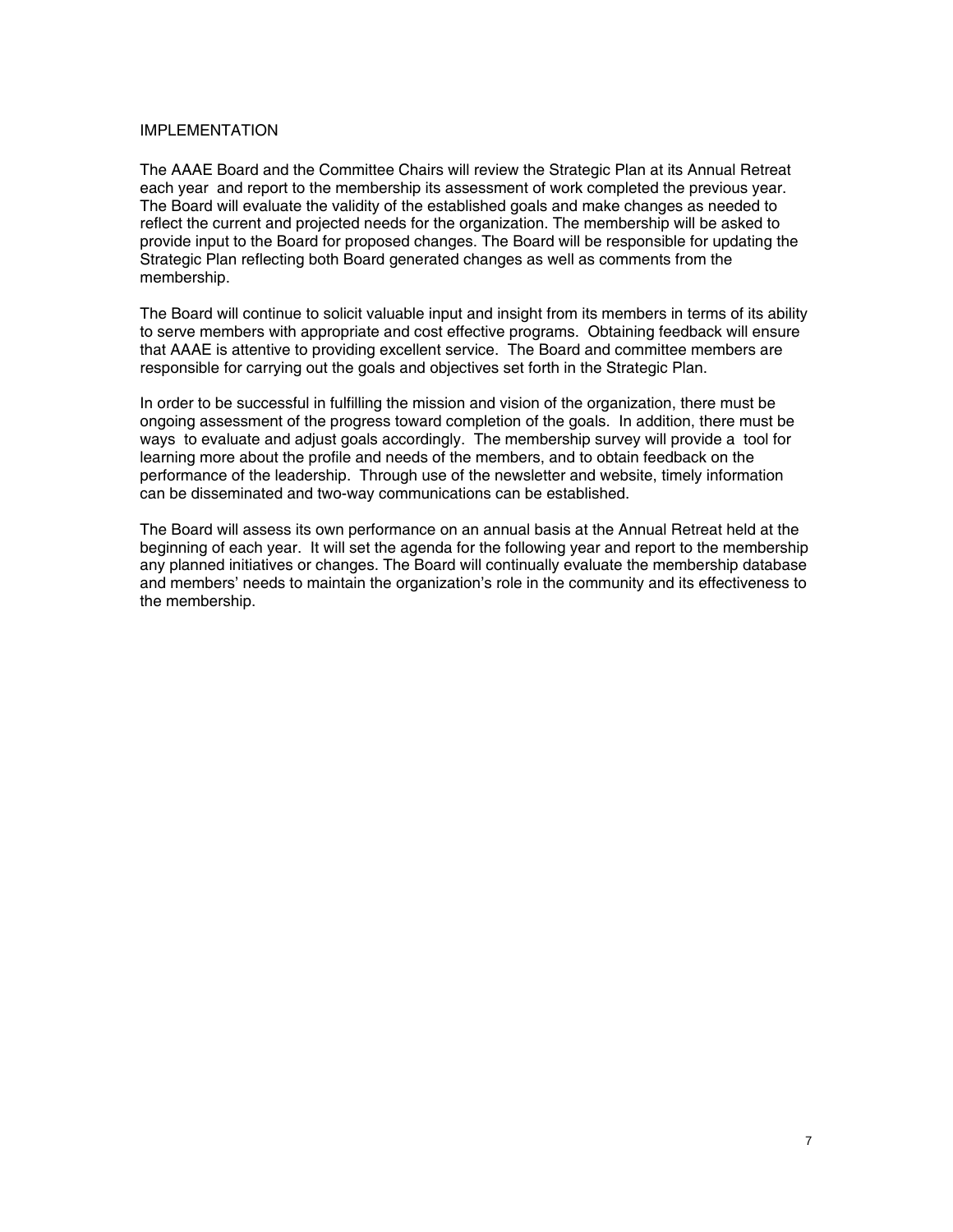Goals and Objectives **Appendix A Appendix A Appendix A Appendix A** 

#### Procurement/Advocacy Goals

- A. Advocate and create programs that provide procurement opportunities for Membership by:
	- 1. Reviewing, developing and evaluating current and proposed legislation
	- 2. providing testimony to support arguments for programs
	- 3. Meeting with local agencies to recommend implementation goals
- A. Seek procurement opportunities for membership by:
	- 1. Identifying contracting agencies who have upcoming projects
	- 2. Determining scope of work, certifications and selection criteria
	- 3. Informing membership of opportunities
	- 4. Contacting agencies and obtaining relevant information on projects
- C. Communicate opportunities to membership through:
	- 1. special events
	- 2. website and other forms of communication

Professional Development Goals

- A. Developing and conducting professional development programs that are relevant to the Membership by:
	- 1. Surveying membership for relevant professional development needs.
	- 2. Developing professional development programs on a regular basis.
- B. Inspire excellence in professional services within the AAAE membership by:
	- 1. Presenting examples of excellence as models.
	- 2. Showcasing success stories.
	- 3. Developing a mentorship/protégé program
- C. Create an excellent external image of members by:
	- 1. Preparing membership for the challenges of the A/E professions/industry
	- 2. Awarding and showcasing examples of excellence by members.
	- 3. Preparing membership for professional presence in public and professional venues.

#### Membership Goals

- A. Provide excellent customer service to members by:
	- 1. Providing networking, procurement opportunities and professional development programs
	- 2. Surveying and establishing needs
	- 3. Creating and distributing information on membership benefits
	- 4. Informing members of events and issues in a timely fashion
	- 5. Defining categories and composition of membership
	- 6. Establishing a point person to answer members' questions
- B. Increase Membership by: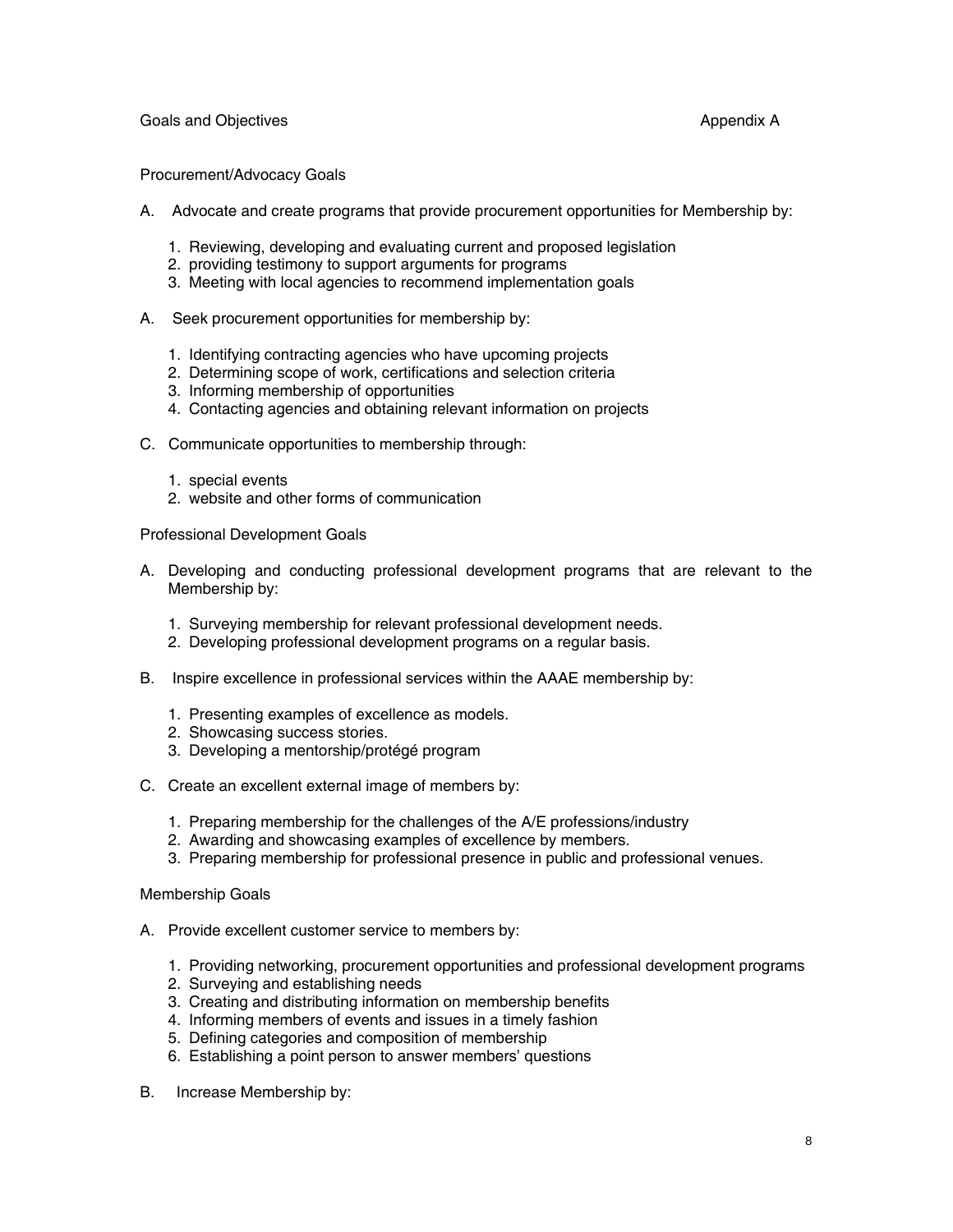- 1. Planning and executing a successful membership drive
- 2. Establishing membership goals each year (10%, 25%, 50%)
- 3. Soliciting prospective and former members
- 4. Developing ongoing relationship with corporate sponsors
- 5. Providing outreach to students and future A/E professionals
- C. Maintain current membership information by:
	- 1. Updating and sorting membership database on an annual basis
	- 2. Ensuring that membership chair assigns responsibility to committee member

Communications Goals

- A. Create effective forms of communication by:
	- 1. Reinforcing internal methods of communication between Board, committees and membership
	- 2. Establishing relevant connections to external parties
	- 3. Improving ways to transmit information to and from outside sources
- B. Create efficient forms of communication by:
	- 1. Delivering information in a timely fashion
	- 2. Using website as primary form of communication
	- 3. Using links to other websites
	- 4. Identifying responsible person(s) to distribute information to membership
	- 5. Establishing an E-Newsletter to members and external parties
- C. Promote the organization's Mission by:
	- 1. Using them in all published materials and at every opportunity possible
	- 2. Making the statement easy to remember

#### Annual Dinner Goals

- A. Provide a venue for Members and public contracting officials to network by:
	- 1. Creating a convenient time for event.
	- 2. Selecting a location that is easily accessible
- B. Create a memorable and enjoyable event by:
	- 1. Creating a Dinner Theme and program that celebrates AAAE's achievements.
	- 2. Inviting engaging speakers relevant to the Dinner Theme.
	- 3. Selecting a convenient location
- C. Honor those, within or outside of the organization, who have greatly contributed to AAAE goals and success by:
	- 1. Identifying potential individuals and organizations that are available to attend
	- 2. Identifying role models that embody the success that AAAE seeks for its members.
	- 3. Celebrating quality professionals and their work or services.

#### Golf Tournament

A. Build relationships among Members and their clients and guests by: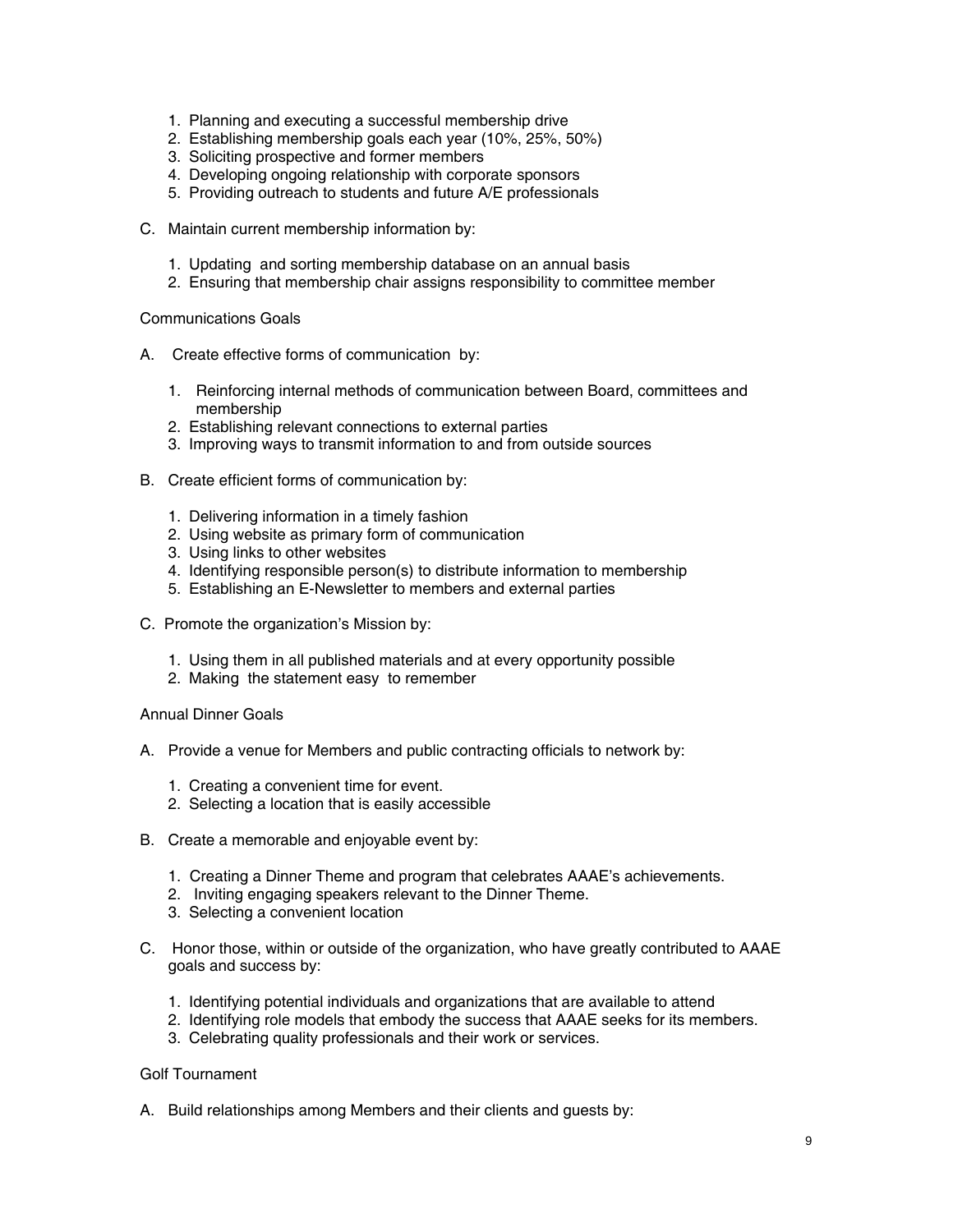- 1. Planning opportunities for networking among members
- 2. Planning for friendly competition within the event
- 3. Encouraging a more relaxed pace.
- B. Provide an informal, enjoyable, and memorable event for members by:
	- A. Setting goals for the event.
	- B. Selecting an appropriate venue for the event.
	- C. Planning for the comfort and convenience of participants.

Special Program Goals

- A. Provide valuable programs for members by:
	- 1. Identifying, planning, and implementing programs
	- 2. Developing programs that collaborate with other organizations.
- B. Make special events attractive enough for new members to join by:
	- 1. Planning events on a regular basis
	- 2. Providing members with networking opportunities with key speakers at the events
	- 3. Providing members with advance notice of the events
	- 4. Providing membership discounts for the events.
- C. Assess organizational resources required for planning events by:
	- 1. Identifying available volunteers
	- 2. Selecting appropriate events
	- 3. Prioritizing and selecting events that can be reasonably accomplished.

Scholarship Goals

- A. Identify full time students pursuing a career in the A/E field who may be AAAE leaders of the future by:
	- 1. Planning and implementing an annual scholarship program for interested and talented A/E students.
	- 2. Selecting the most deserving students for the scholarships.
	- 3. Including one-year student memberships along with the monetary prizes.
- B. Encourage student participation in AAAE by:
	- 1. Introducing AAAE's Mission, Vision, and Goals to college level A/E students.
	- 2. Introducing AAAE's website and activities to students.
	- 3. Surveying student members for suggestions of how AAAE can benefit them.
	- 4. Promoting benefits of student membership.
	- 5. Developing and implementing a mentorship program for students
- C. Promote fellowship among the scholarship winners by:
	- 1. Inviting the scholarship winners to the annual dinner to receive their scholarships and to network with members and other students
	- 2. Creating a plaque to commemorate the winners through the years.
	- 3. Encouraging students to create a Student Chapter at their colleges with help by regular AAAE members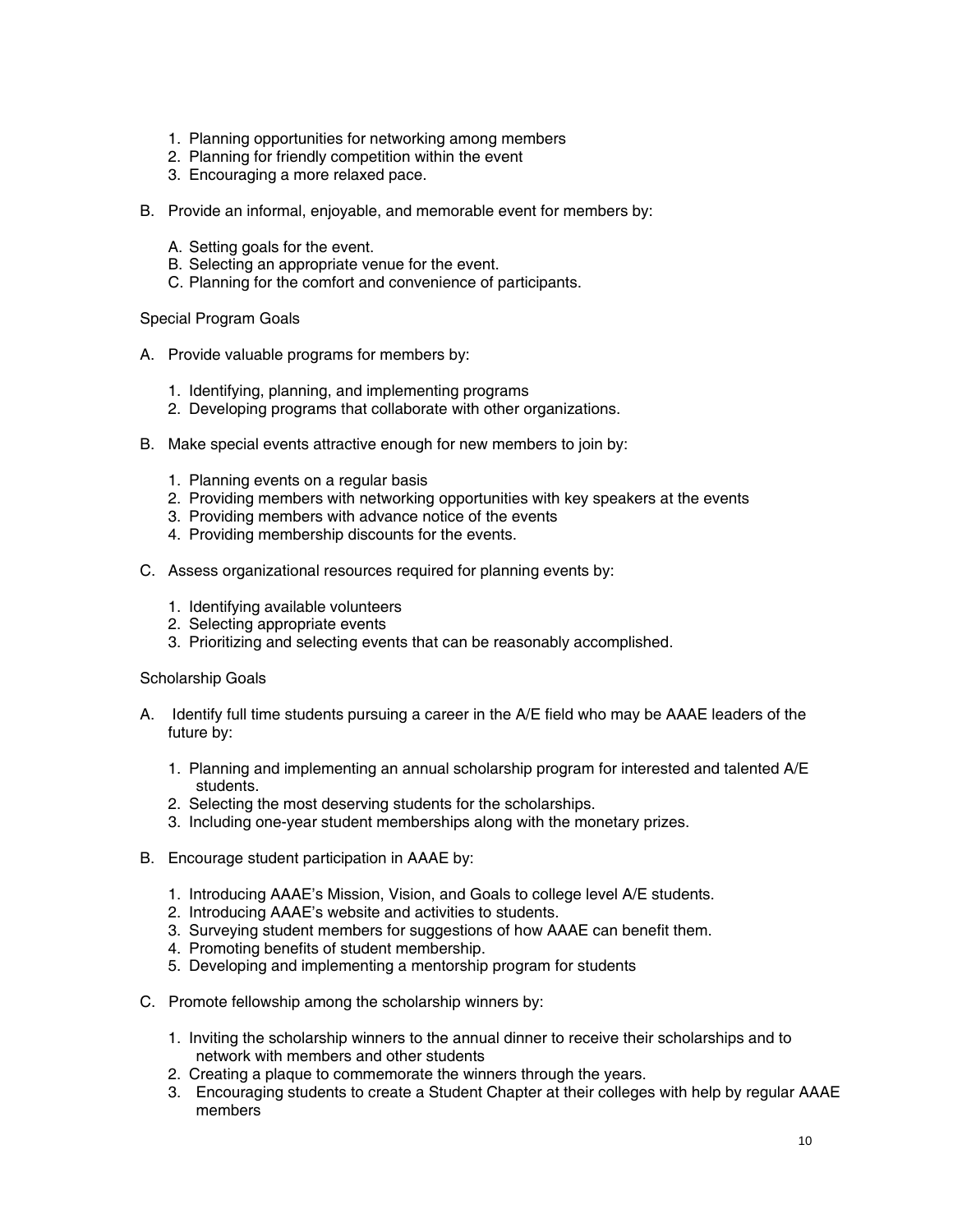#### MEMBERSHIP CATEGORIES Appendix B

Six Membership categories are:

- A. Regular Member A full-time working professional person engaged in the practice or employment of architecture, engineering, or related discipline with full voting privileges.
- B. Associate Member Any individual interested in the goals and activities of the organization, and who does not qualify as a regular member.
- C. Firm Member Representatives of firms who support the goals and activities of the organization. Up to three designated members can be active members.
- D. Corporate Sponsor Representatives of corporations who support the goals and the activities of the organization. Up to six members are active members.
- E. Student Member A full time student engaged in pursuing a career as an architect, engineer or related discipline.
- F. General Member: A/E design professional in Public Sector or non-profit organizations.

Proposed Additional Classifications are:

- A. Emeritus: A retired A/E member who has been an active member of AAAE and whose value to the organization continues.
- B. Fellow: A member who has made major contributions to the betterment of the organization.